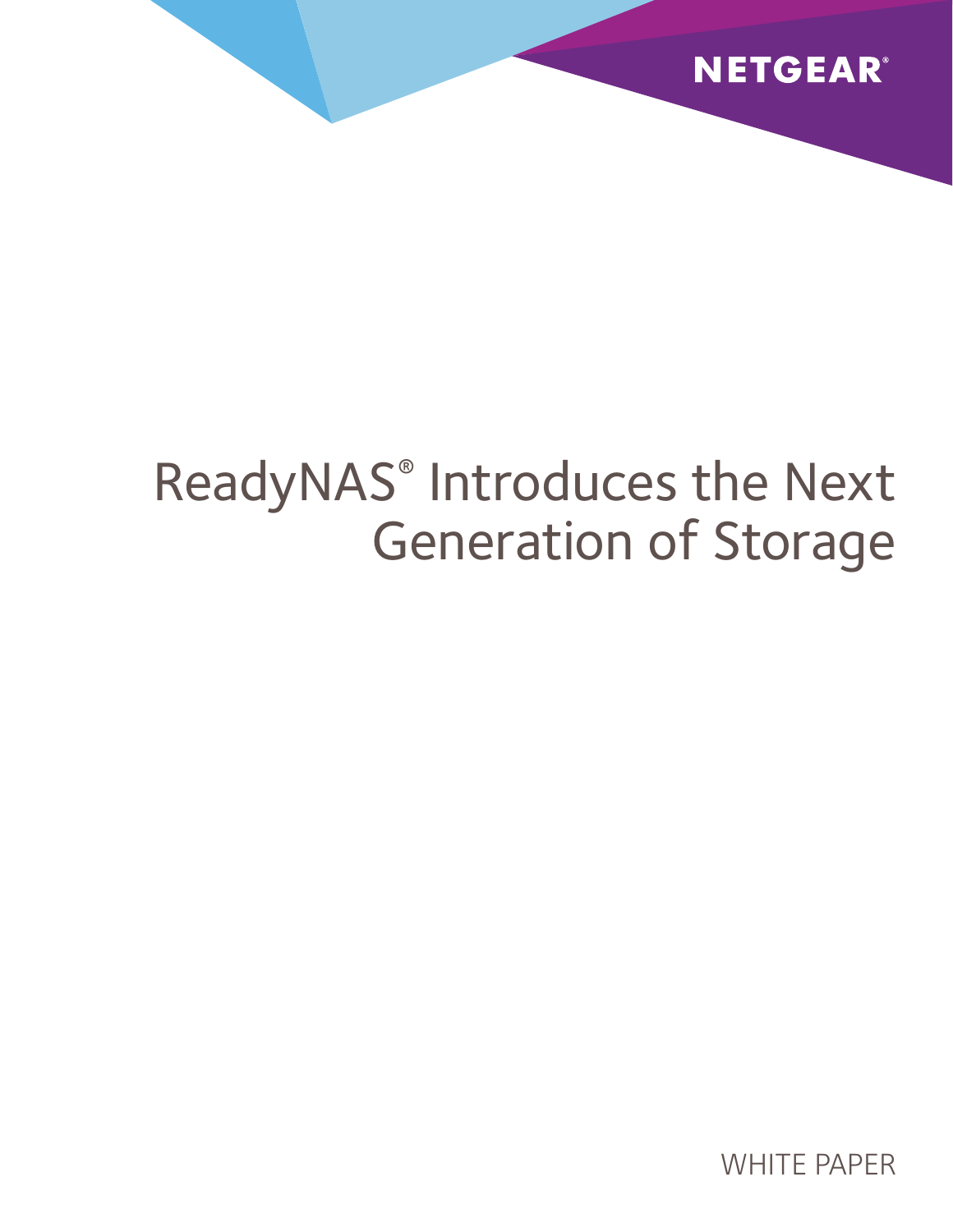

## Table of Contents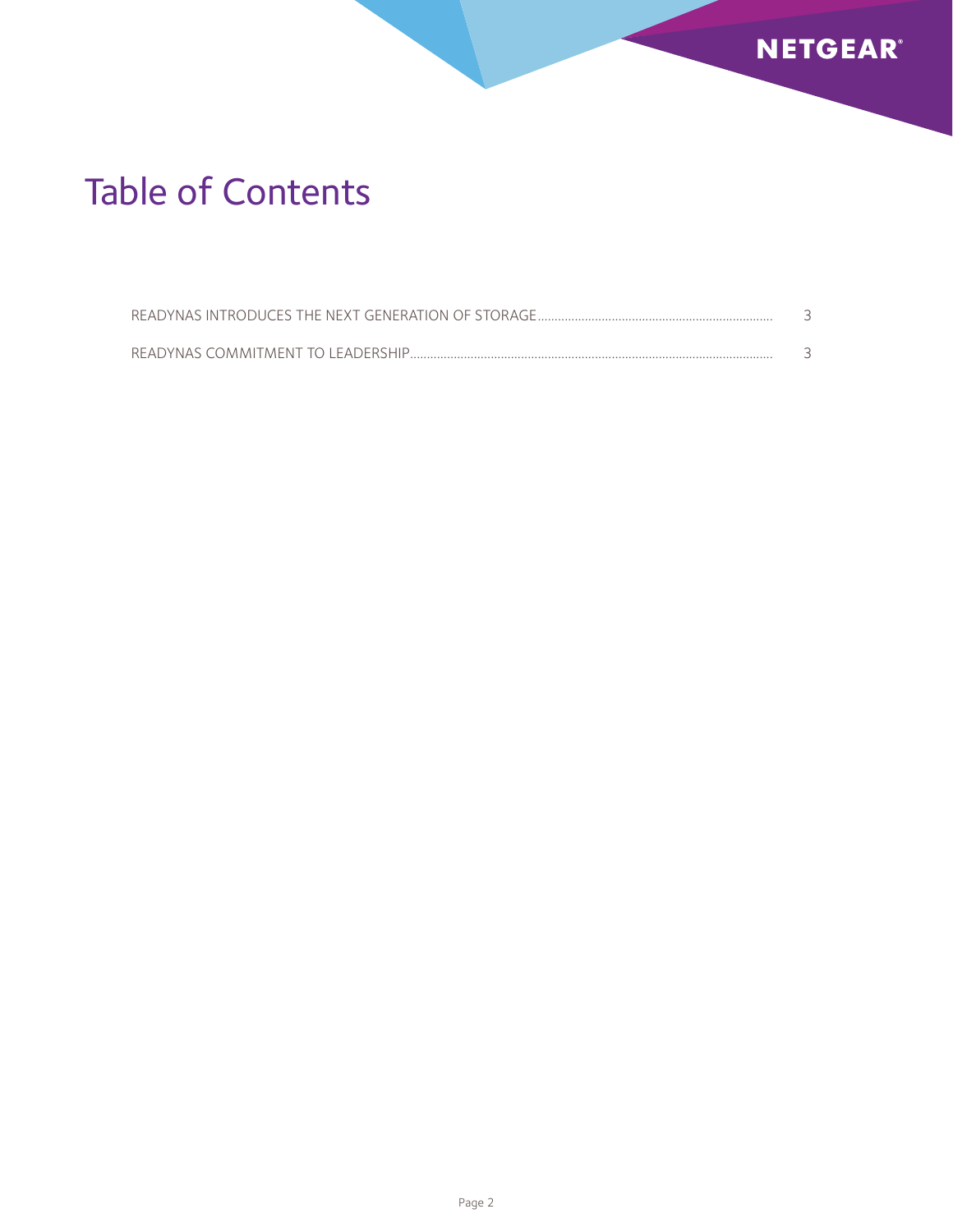### **NETGEAR**

#### <span id="page-2-0"></span>**ReadyNAS® Introduces the Next Generation of Storage**

One of the most significant fundamental changes in ReadyNAS® OS 6 is the file system adoption of BTRFS (pronounced "Butter FS"). BTRFS was first developed by Oracle in 2007 to overcome scalability issues that existed with other files systems such as EXT. Similar to many other file systems, BTRFS is a GPL-licensed file system with a community of active developers maintaining and enhancing the core code.

ReadyNAS implementation of BTRFS is designed for:

- • Large files and file systems
- Simplified administration
- Integrated volume management
- Snapshots
- Checksums for data and meta-data

| <b>FEATURES</b>                                             | <b>BENEFITS</b>                                                                                                                                                                                                                                       |
|-------------------------------------------------------------|-------------------------------------------------------------------------------------------------------------------------------------------------------------------------------------------------------------------------------------------------------|
| Built-in data integrity: checksums<br>of data and meta-data | Detects data and file system corruption, improving overall stability.                                                                                                                                                                                 |
| File and sub volume snapshots                               | Create lightweight copies/clones of files or entire directory structures with minimal<br>additional disk space requirements. This feature is especially useful in combination<br>with virtualization technologies for storing virtual machine images. |
| Online defragmentation                                      | Avoids fragmentation when lots of small files are created and deleted in quick succes-<br>sion and thus improves the overall file system performance by reducing disk seeks.                                                                          |
| Online data compression                                     | Improved storage capacity and reduced disk I/O operations.                                                                                                                                                                                            |
| Scrubbing with error correction                             | Finds and fixes file system corruptions.                                                                                                                                                                                                              |
| Built-in storage pools                                      | No need for additional LVM, thus improving performance.                                                                                                                                                                                               |
| Provisioning                                                | Ability to grow and shrink a volume.                                                                                                                                                                                                                  |

#### <span id="page-2-1"></span>**ReadyNAS Commitment to Leadership**

File system technology will always continue to evolve. Recently the industry experienced a shift from EXT3 to EXT4; now innovation is moving in the direction of BTRFS. As we move from generation to generation, users gain the benefits of better data protection, higher scalability, and improved performance. ReadyNAS joins Oracle and SUSE as the first major commercial products to ship using BTRFS:

- Oracle's Unbreakable Enterprise Kernel Release 2 was included in Oracle Linux 5 and 6 (March 2012)
- • SUSE's Linux Enterprise Server 11 Service Pack 2 (Jan 2013)

As a tested and production-ready file system, ReadyNAS users can now benefit from this major advancement with the peace of mind that comes from knowing the largest and most trusted vendors in the industry have already endorsed the technology.

For more information on ReadyNAS OS 6's new features, visit <www.netgear.com/ReadyNAS>